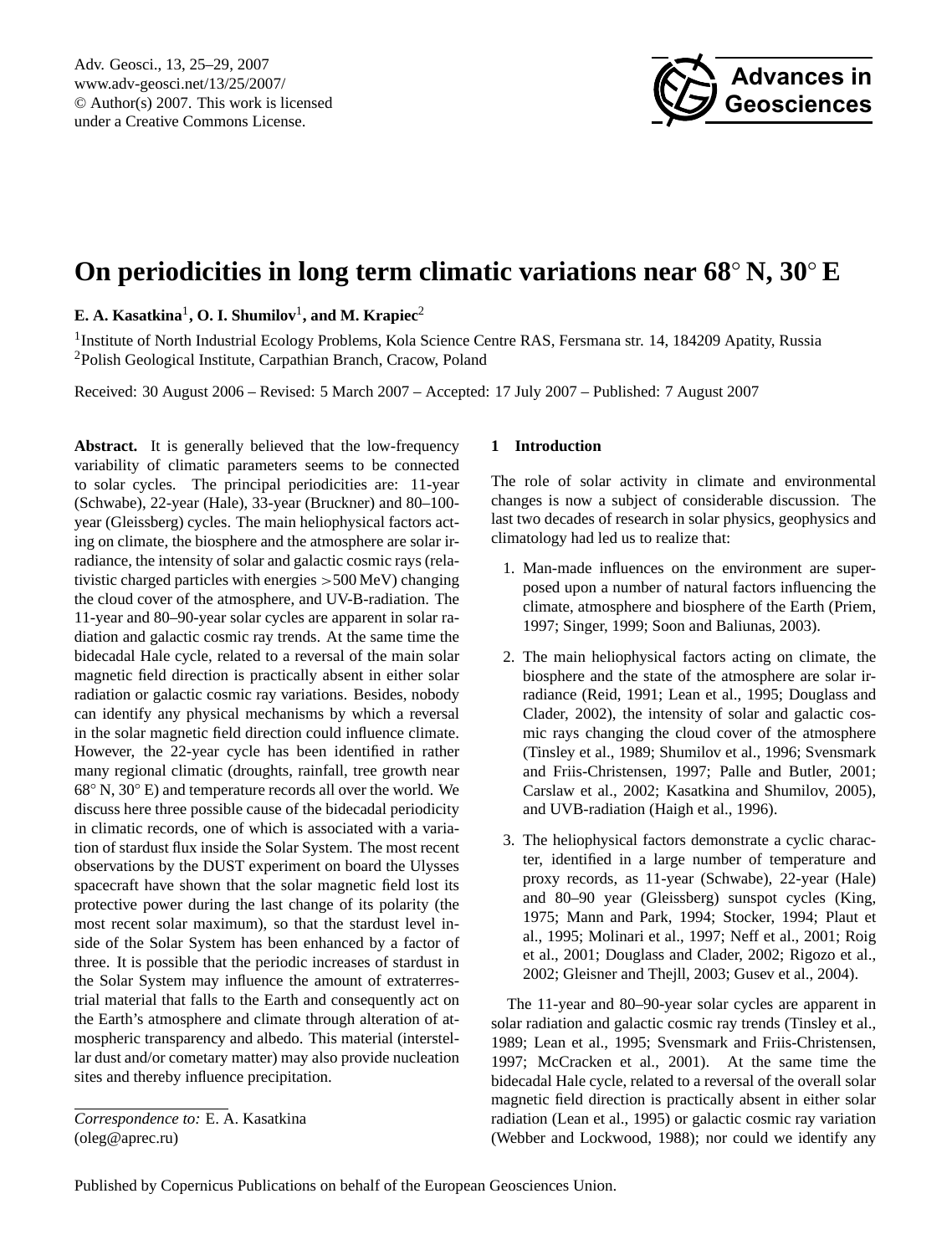

**Fig. 1.** The juniper (*Juniperus Sibirica Burgsd*) tree-ring chronology with 20-year running mean from the Kola Peninsula (67.77◦ N, 36.52◦ E), 1328–2004.

physical mechanisms by which a reversal in solar magnetic field could influence the Earth's climate. However, the 22 year cycle has been identified in rather many regional climatic records worldwide (droughts, rainfalls, tree growth) (King, 1975; Cook et al., 1997; Gusev et al., 2004; Kasatkina et al., 2006). The 80–90-year solar cycle is less commonly preserved in climatic records (Stocker, 1994). The 33-year (Bruckner) solar cycle, the physical nature of which currently remains unknown, has only been identified in a limited number of regions: Northern Finland (Stocker, 1994), Tasmania (Cook et al., 1995), Chile (Roig et al., 2001), Mexico (Mendoza et al., 2001), and North America (Scuderi, 1993; Dean et al., 2002).

In this paper, we discuss the evidence for and some possible causes of bidecadal periodicity in climatic records in Finnish Lapland and the Kola peninsula, near 68◦ N, 30◦ E.

#### **2 Data and method**

For this analysis we used tree-ring and temperature records collected in different parts of Europe and North West Russia (about 50 records including 14 own tree-ring series). Tree-ring data (*Pinus sylvestris*; *Juniperus Sibirica Burgsd*) were sampled in Northern Lapland (40 km from Sodankyla;  $67°22'$  N,  $26°38'E$ ; 2 series) and Kola Peninsula  $(67°33'–$  $68°36'$  N;  $31°45'$ – $34°58'$  E; 12 series). The samples were cross-dated and ring widths were measured using standard dendrochronological techniques and COFECHA (Holmes, 1983) and ARSTAN (Cook and Kariukstis, 1990) programs. Most of the series begin in the 1700's; the largest juniper chronology begins in 1328.

#### **3 Results and discussion**

All data series were spectrally analyzed with the help of a multi-taped method (MTM) (Thomson, 1982; Dettinger et al., 1995) in order to search for solar activity signals.



**Fig. 2.** MTM-spectrum of juniper tree-ring chronology (from Fig. 1). Strong periodicities are shown (in years, y). The lower (solid) and upper (dashed) lines represent 90% and 99% confidence limits.

Spectral analysis of 46 tree-ring and temperature records taken from North Atlantic/Europe region revealed a significant peak around ∼22-years appearing almost in all records. Some examples are shown in Figs. 1–4. Figure 1 illustrates the juniper chronology for the Kola Peninsula covering the 676-year period from 1328 to 2004. Some of the juniper trees studied were rather old (300–400 years) with the oldest two reaching ages of 556 and 535 years meaning that they start growing in 1328 and 1350, respectively. Two millennia-long tree-ring width chronologies were constructed from juniper in the western Tien Shan (Esper et al., 2003). However, the juniper chronology is the longest chronology that has been constructed for the Kola Peninsula up to the present date. From Fig. 1 it becomes obvious that the juniper chronology contains a lot of low-frequency components. Figure 2 shows the MTM spectrum of the juniper chronology. It is curious that the 11-year solar cycle does not appear in the spectrum. The 20–22 year periodicity is, however, clearly present in the juniper chronology, at the 99% confidence level (Fig. 2).

Spectral analysis of the data revealed significant (close to 90% level or higher) peaks at around 4–7, 9–15, 20–25, 33, 60, and 80–100-years in the Kola and Lapland series (see Fig. 3). Peaks between 4 and 7-years may be related to the North Atlantic Oscillation (NAO) (Mokhov et al., 2000) with other peaks corresponding to solar cycles.

It has been observed that the 11-year periodicity is not always present in climatic records, and where the signal is apparent it is often seen at lower amplitudes than those of the 22-year cycle (D'Arrigo and Jacoby, 1992; Molinari et al., 1997; White et al., 1997). Moreover, in some regions solar forcing may be masked by local climate effects. The most significant differences in regional climatic variability were observed for the last 30–40 years in the Arctic where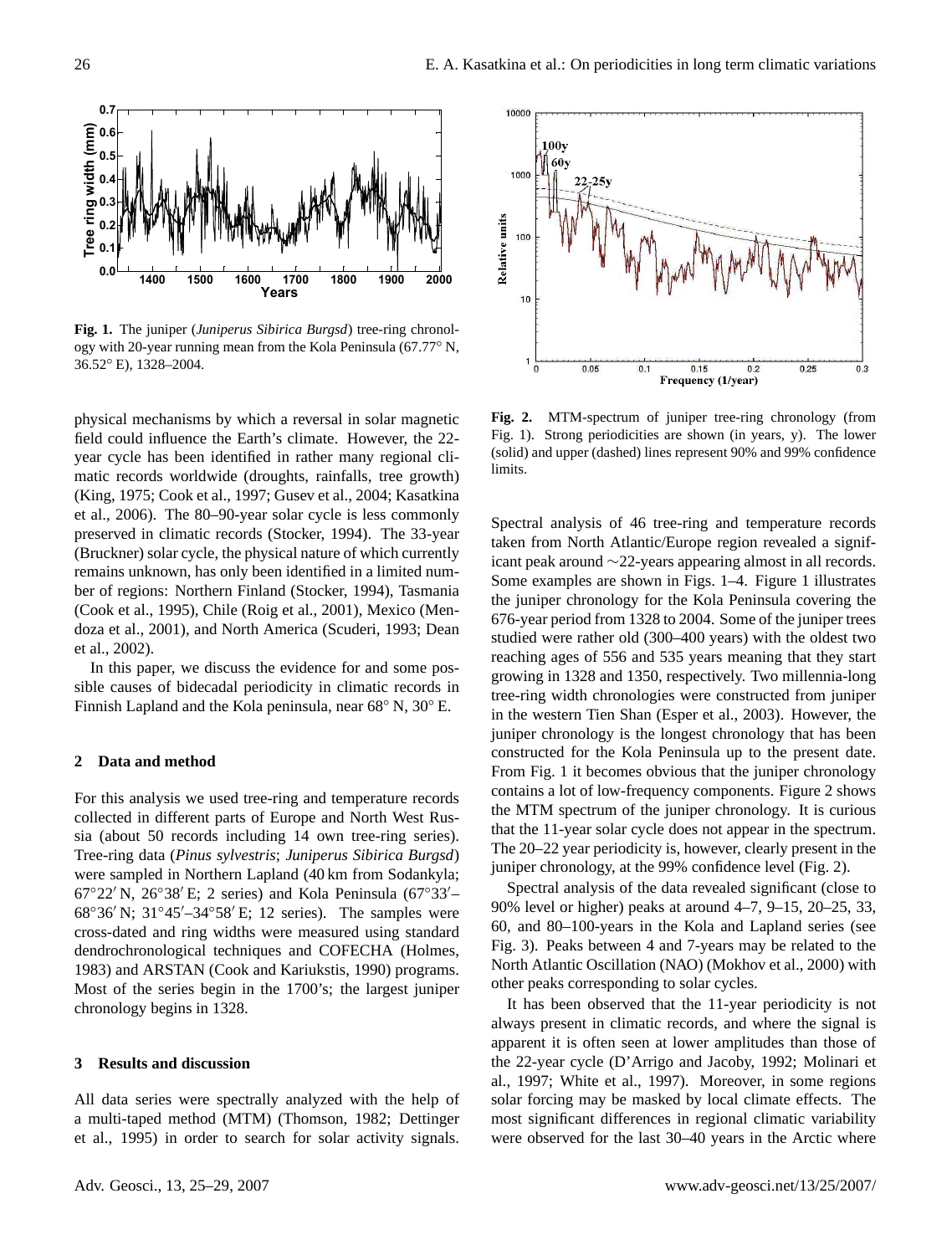

**Fig. 3.** The same as in Fig. 2, but for Northern Finland, Luosto (67◦ N, 27◦ E), 1635-1998.

the mean annual air temperature departures differ not only with respect to their values, but as well in sign (Kahl et al., 1993; Overpeck et al., 1997; Werner et al., 2000). It was shown that external forcing of the atmosphere and climate is enhanced in spatially-localized atmospheric patterns and/or so-called "climatic attractors" (zones with contrasting atmospheric states) (Shuleikin, 1942; Smirnov, 1984; Hurrel, 1995; Wallace et al., 1995; Corti et al., 1999). Recent results have demonstrated that in the North Atlantic/European sector solar forcing on the climate is localized approximately along the coastline of the Atlantic ocean (Thejll, 2001; Kasatkina et al., 2006).

As noted earlier, the periodicities of 11-year and 80–90 year solar cycles were identified in variations of solar irradiance and galactic cosmic rays. These periods are also evident in climatic variations. There are several reasons to consider the 33-year cycle observed in the Kola and Lapland series to be of solar origin. It has been discovered in variations of magnetic index  $(Ap)$  as well as of sunspots, although it is very unstable (Gonzalez et al., 1993). This period seems to be explained by the Sun's oscillation about the center of mass of the solar system (Landscheidt, 1999). As for the 22-year solar cycle, although it is perceivable in climatic records, knowledge of any physical mechanism by which a reversal in the solar magnetic field could influence climate is still missing.

There are several possible interpretations of the phenomena observed:

1. Parametric resonance. In this case the 22-year peak may be connected to the non-linear response of the climatic dynamical system on the weak solar signal (doubling of the 11-year solar cycle) (Haken, 2004). This mechanism was discussed in some papers (Shuleikin, 1942; Smirnov, 1984; Hurrel, 1995; Wallace et al., 1995; Corti et al., 1999; Kasatkina et al., 2006).



**Fig. 4.** The same as in Fig. 2, but for St.-Petersburg temperature (60.0◦ N, 30.3◦ E), 1752-2002.

- 2. Bidecadal variations of galactic cosmic ray (GCR) intensity (Ogurtsov et al., 2003). Ogurtsov et al. (2003) argued that the integrated GCR flux is doubled during solar cycles with positive polarity (magnetic field directed away from the Sun). It is true that the integrated GCR flux during negative solar cycles would be somewhat lower (Webber and Lockwood, 1988). But taking into account that the amplitude of the 11-year GCR variation is equal to about 10% at the ground (Tinsley et al., 1989), some part of this value would hardly influence climate considerably through variations in additional cloudiness. Besides, the effect is observed mainly at high latitudes according to Ogurtsov et al. (2003). Experimental results do not confirm this suggestion (Cook et al., 1997; Gusev et al., 2004; Kasatkina et al., 2006) (see Fig. 4). Figure 4 shows the MTM spectrum of temperature at the middle-to-high latitude station of St.- Petersburg  $(60° \text{ N})$ . The 25-year periodicity is clearly present in this spectrum, above the 90% confidence level (Fig. 4).
- 3. Variation of stardust flux inside the Solar System. The Sun's magnetic field protects the inner solar system from the interstellar dust penetration, and such dust grains (radius greater than  $0.4 \mu m$ ) may be focused in the plane of the ecliptic or diverted from the plane depending on its polarity, which changes every 11 years (Zank and Frisch, 1999; Frisch, 2000; Altobelli et al., 2003). The most recent observations made by the DUST experiment on board Ulysses have shown that this magnetic shield has lost its protective power during the recent solar maximum, and the stardust level inside the Solar System was trebled (Landgraf et al., 2003). According to model simulations, in the reversed configuration after the recent solar maximum (North negative,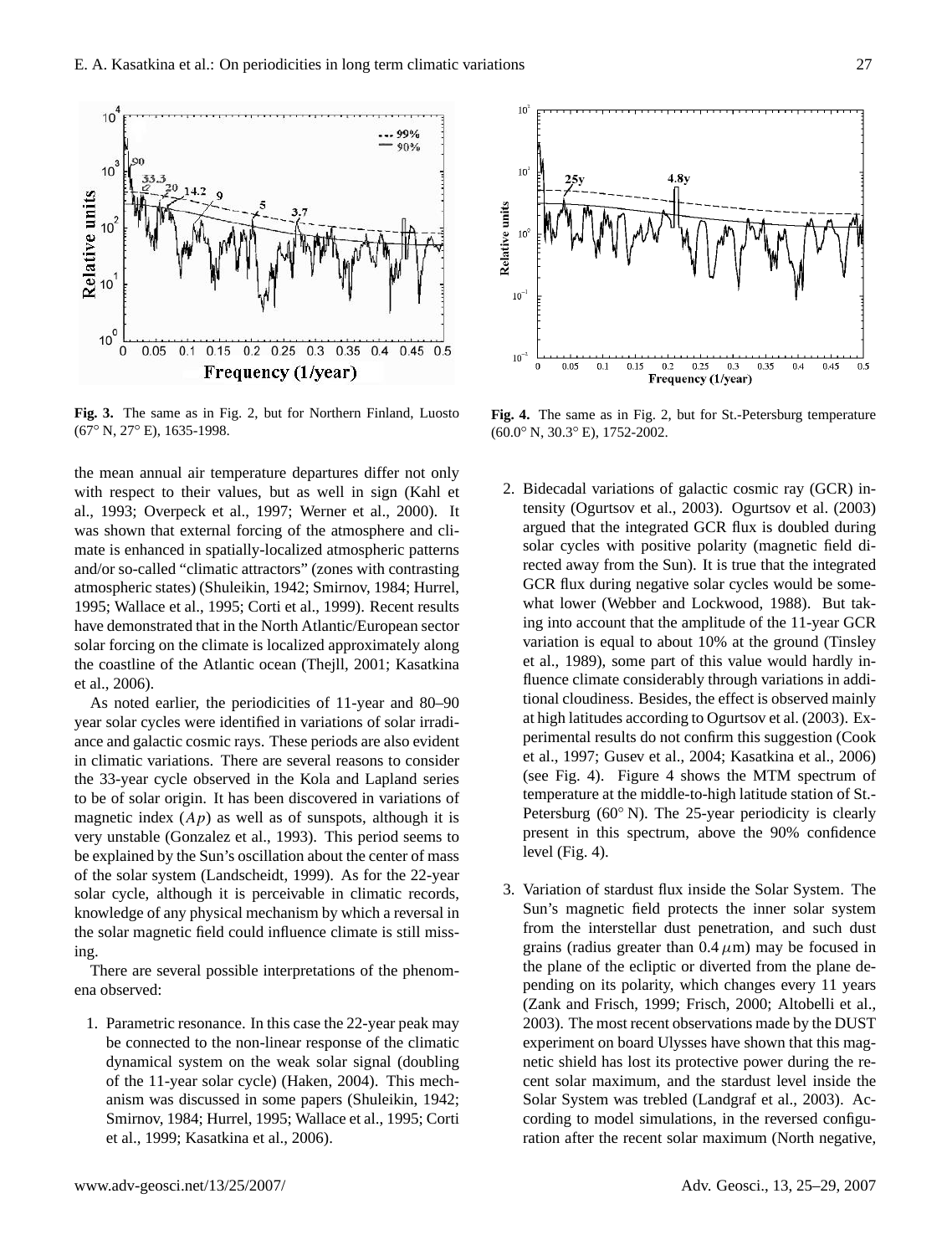South positive), the interstellar dust is even more effectively channelled towards the inner Solar System (Altobelli et al., 2003; Landgraf et al., 2003). Increases of stardust in the Solar System, if they penetrate the magnetopause, may influence the amount of extraterrestrial material that may rains down to Earth and consequently the Earth's atmosphere and climate (McCrea, 1975; Mc-Cay and Thomas, 1978; Zank and Frisch, 1999; Frisch, 2000; Landgraf et al., 2003). The increased amount of stardust material would change the gravity potential inside the Solar System. The increased gravity would affect the penetration of small comets into the Earth's atmosphere (Frank et al., 1986).

It is important to note that in a number of climate models variations with periods from 11 to 90 years are interpreted exclusively in terms of internal processes (ocean-atmosphere interaction, thermohaline circulation) without consideration of the role of solar forcing (Wohlleben and Weaverm, 1995; Latif, 1998).

### **4 Conclusions**

Results of spectral analysis have allowed us to identify several solar activity cycles in tree-ring data collected in the Kola Peninsula and Finnish Lapland. The strong ∼22-year periodicity in climatic parameters may be related to the variation of stardust flux inside the Solar System caused by changes in the polarity of the main solar magnetic field.

*Acknowledgements.* This work was supported by grant from Russian Foundation for Basic Research (grant No. 05-06-97528), by the Program 'Biodiversity and dynamics of gene pool' of the Russian Academy and by the Regional Scientific Program of Murmansk region. The authors thank the referees for their useful comments.

Edited by: N. Crosby and M. Rycroft Reviewed by: three anonymous referees

#### **References**

- Altobelli, N., Kempf, S., Landgraf, M., Srama, R., Dikarev, V., Kruger, H., Moragas-Klostermeyer, G., and Grun, E.: Cassini between Venus and Earth: Detection of interstellar dust, J. Geophys. Res., 108(A10), 8032, doi:10.1029/2003JA009874, 2003.
- Carslaw, K. S., Harrison, R. G., and Kirkby, J.: Cosmic rays, clouds, and climate, Science, 298, 1732–1737, 2002.
- Cook, E. R. and Kairiukstis, L.: Methods of Dendrochronology, Kluwer Academic Publishing, Dordrecht, 1990.
- Cook, E. R., Buckley, B. M., and D'Arrigo, R. D.: Interdecadal temperature oscillations in the Southern hemisphere: evidence from Tasmanian tree rings since 300 B.C., in: Natural Climate Variability on Decade-to Century Time Scales, National Research Council, 523–532, 1995.
- Cook, E. R., Meko, D. M., and Stockton, C. W.: A new assessment of possible solar and lunar forcing of the bidecadal drought rhythm in the Western United States, J. Climate, 10, 1343–1356, 1997.
- Corti, S., Molteni, F., and Palmer, T. N.: Signature of recent climate change in frequencies of natural atmospheric circulation regimes, Nature, 398, 799–802, 1999.
- D'Arrigo, R. D. and Jacoby, G. C.: Dendroclimatic evidence from northern North America, in: Climate since A.D. 1500, edited by: Bradley, R. S. and Jones, P. D., Routledge, London, 296–311, 1992.
- Dean, W., Anderson, R., Bradbury, J. P., and Anderson, D.: A 1500 year record of climatic and environmental change in Elk Lake, Minnesota I: Varve thickness and gray-scale density, J. Paleolimnology, 27, 287–299, 2002.
- Dettinger, M. D., Ghil, M., Strong, C. M., Weibel, W., and Yiou, P.: Software expedites singular-spectrum analysis of noisy time series, EOS Trans. American Geophysical Union, 76, p. 12, 14, 21, 1995.
- Douglass, D. H. and Clader, B. D.: Climate sensitivity of the Earth to solar irradiance, Geophys. Res. Lett., 29, 1029–1032, 2002.
- Esper, J., Shiyatov, S. G., Mazepa, V. S., Wilson, R. J. S., Graybill, D. A., and Funkhouser, G.: Temperature-sensitive Tien Shan tree ring chronologies show multi-centennial growth trends, Clim. Dynam., 21, 699–706, 2003.
- Frank, L. A., Sigwarth, J. B., and Craven, J. D.: On the influx of small comets into the Earth's upper atmosphere II. Interpretation, Geophys. Res. Lett., 13, 307–310, 1986.
- Frisch, P. C.: The galactic environment of the Sun, Am. Sci., 88, 52–65, 2000.
- Gleisner, H. and Thejll, P.: Patterns of tropospheri9c response to solar variability, Geophys. Res. Lett., 30, 1029–1032, 2003.
- Gonzalez, A. L. C., Gonzalez, W. D., Dutra, S. L. G., and Tsurutani, B. T.: Periodic variation in the geomagnetic activity: A study based on the Ap index, J. Geophys. Res., 98, 9215–9231, 1993.
- Gusev, A. A., Martin, I. M., Mello, M. G. S., Pankov, V., Pugacheva, G., Schuch, N. G., and Spjeldvik, W. N.: Bidecadal cycles in liquid precipitations in Brazil, Adv. Space Res., 34, 370–375, 2004.
- Haken, H.: Synergetics. Introduction and advanced topics, Springer-Verlag, Germany, 2004.
- Holmes, R. L.: Computer-assisted quality control in tree-ring dating and measurement, Tree-Ring Bulletin, 44, 69–75, 1983.
- Hurrel, J. W.: Decadal trends in the North Atlantic Oscillation: Regional temperatures and precipitation, Science, 269, 676–679, 1995.
- Kahl, J. D., Charlevoix, D. J., Zaitseva, N. A., Schnell, R. C., and Serreze, M. C.: Absence of evidence for greenhouse warming over the Arctic Ocean in the past 40 years, Nature, 361, 335– 337, 1993.
- Kasatkina, E. A. and Shumilov, O. I.: Cosmic ray-induced stratospheric aerosols: A possible connection to polar ozone depletions, Ann. Geophys., 23, 675–679, 2005, [http://www.ann-geophys.net/23/675/2005/.](http://www.ann-geophys.net/23/675/2005/)
- Kasatkina, E. A., Shumilov, O. I., and Kanatjev, A. G.: Solar cycle signatures in atmosphere of the North Atlantic and Europe, Meteorology and Hydrology, 1, 55–59, 2006 (in Russian and English).
- King, J. W.: Sun-weather relationships, Aeronaut. Astronaut., 13,